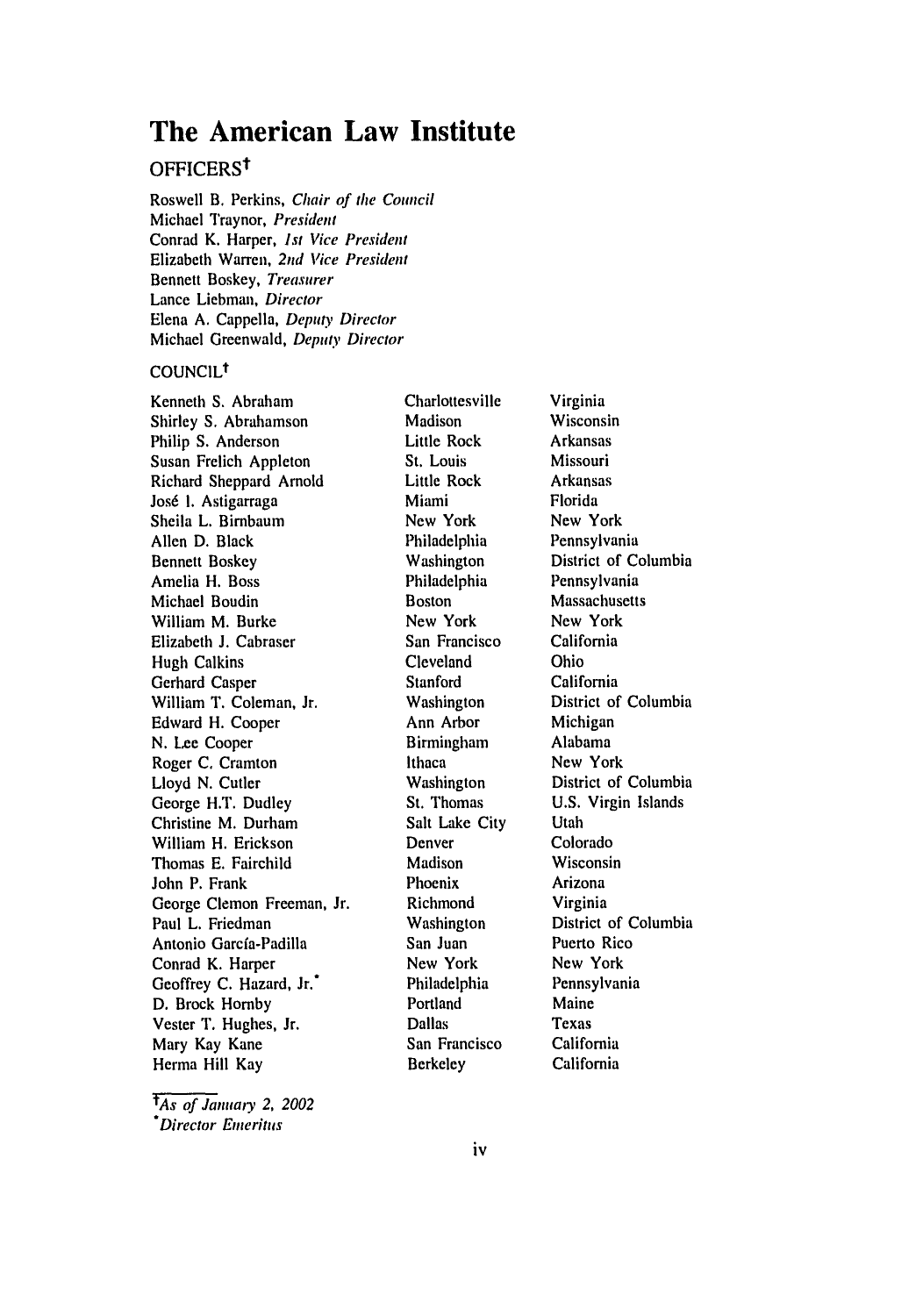Carolyn Dineen King Carolyn B. Lamm Douglas Laycock Pierre N. Leval Betsy Levin Hans A. Linde Martin Lipton Myles V. Lynk Robert MacCrate Margaret H. Marshall John W. Martin, Jr. John **J.** McKetta, **II** Vincent L. McKusick Daniel J. Meltzer Robert H. Mundheim Roswell B. Perkins Harvey S. Perlman Ellen Ash Peters Louis H. Pollak Roberta C. Ramo Mary M. Schroeder Sherwin P. Simmons Win. Reece Smith, Jr. Robert A. Stein John T. Subak Michael Traynor Bill Wagner Patricia M. Wald Elizabeth Warren William H. Webster George Whittenburg Herbert P. Wilkins James H. Wilson, Jr.

þ

#### *Emeritus* Council Members

Joseph F. Johnston Nicholas deB. Katzenbach Hale McCown Ernest J. Sargeant Lawrence E. Walsh

Houston Washington Austin New York Washington Salem New York **Tenipe** New York Boston Boca Grande Austin Portland Cambridge New York New York Lincoln Hartford Philadelphia Albuquerque Phoenix Miami Tampa Chicago Boca Grande San Francisco Tampa Washington Cambridge Washington Amarillo Boston Atlanta

Texas District of Columbia Texas New York District of Columbia Oregon New York Arizona New York Massachusetts Florida Texas Maine Massachusetts New York New York Nebraska **Connecticut** Pennsylvania New Mexico Arizona Florida Florida Illinois Florida California Florida District of Columbia Massachusetts District of Columbia Texas Massachusetts Georgia

| <b>Birmingham</b>     | Alabama       |
|-----------------------|---------------|
| Princeton             | New Jersey    |
| <b>Yellow Springs</b> | Ohio          |
| <b>Boston</b>         | Massachusetts |
| Oklahoma City         | Oklahoma      |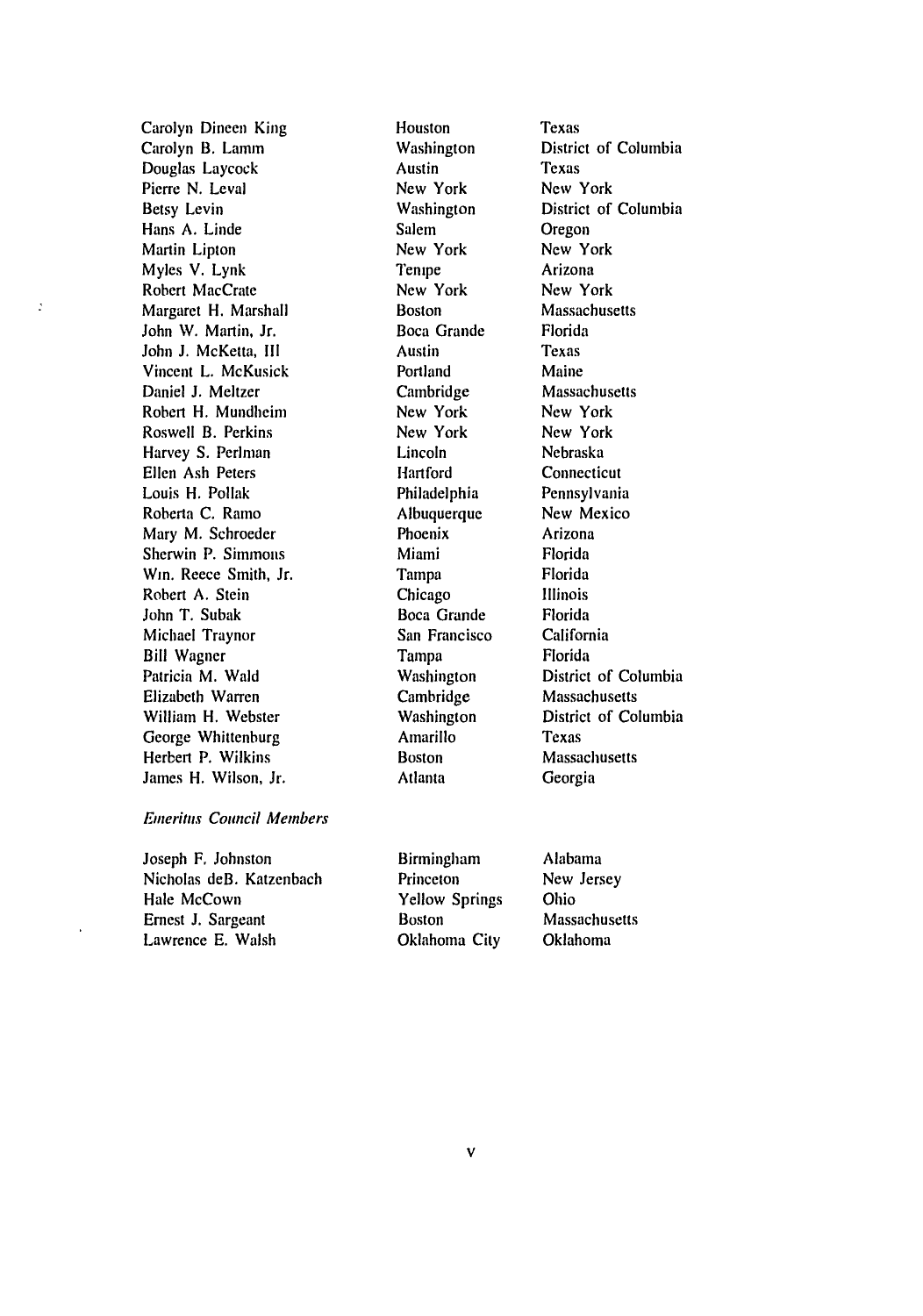#### **CHIEF REPORTER**

t IRA MARK **ELLMAN,** Arizona State University College of Law, Tempe, Arizona

## **REPORTERS**

- t KATHARINE T. BARTLETT, Duke University School of Law, Durham, North Carolina [from 1994]
- i **\*** GRACE GANZ BLUMBERG, University of California at Los Angeles School of Law, Los Angeles, California [1993 and from 1995]

#### **CONSULTANT**

 $\ddot{\phantom{a}}$ MARYGOLD S. MELLI, University of Wisconsin Law School, Madison, Wisconsin

## ADVISERS

SHIRLEY S. ABRAHAMSON, Chief Justice, Wisconsin Supreme Court, Madison, Wisconsin

SUSAN FRELICH **APPLETON,** Washington University School of Law, St. Louis, Missouri [from 1994]

**JUDITH** MITCHELL **BILLINGS,** Judge, Utah Court of Appeals, Salt Lake City, Utah

DAVID L. CHAMBERS, University of Michigan School of Law, Ann Arbor, Michigan

ROGER C. CRAMTON, Cornell Law School, Ithaca, New York

**DIANE** DODSON, Rockville, Maryland

MARY ANN GLENDON, Harvard University Law School, Cambridge, Massachusetts

LYNNE Z. GOLD-BIKIN, Norristown, Pennsylvania

**SALLY** F. GOLDFARB, Rutgers, The State University of New Jersey School of Law, Camden, Camden, New Jersey

JAMES R. **GREENFIELD,** New Haven, Connecticut [from 1990]

**JOHN** DEWITT GREGORY, Hofstra University School of Law, Hempstead, Long Island, New York [from 1991]

RONALD K. HENRY, Washington, District of Columbia [from 1990]

**HERMA HILL** KAY, University of California at Berkeley School of Law, Berkeley, California

t Professors Ellman, Bartlett, and Blumberg were jointly designated American Law Institute R. Ammi Cutter Reporters as of 1998.

Professor Blumberg served as an Adviser from 1990 to 1993 and as a Consultant from 1994 to 1995.

**<sup>..</sup>** Professor Melli served as a Reporter from 1989 to 1994, and as Consultant thereafter.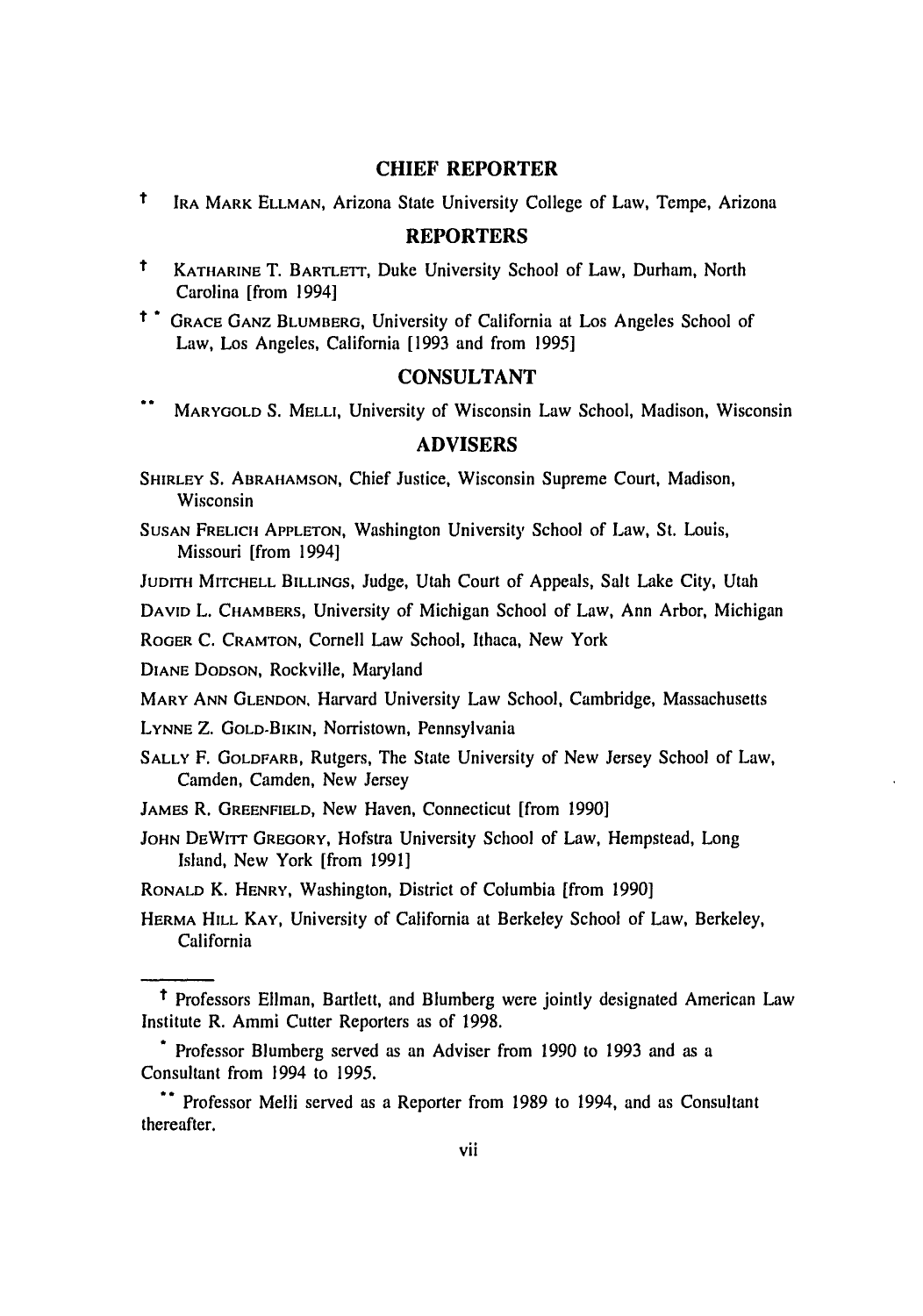- RUFUS **G.** KING Ill, Judge, Superior Court of the District of Columbia, Washington, District of Columbia
- HARRY **D.** KRAUSE, University of Illinois College of Law, Champaign, Illinois

JOAN M. KRAUSKOPF, Prescott, Arizona

- PAUL M. KURTZ, University of Georgia School of Law, Athens, Georgia [from 1995]
- SALLY **J.** LAIDLAW, Oakland, California [from 1990]
- ROBERT **J.** LEVY, University of Minnesota Law School, Minneapolis, Minnesota
- CLAIRE L'HEUREUX-DUBt, Justice, Supreme Court of Canada, Ottawa, Ontario [from 19961
- JESSICA PEARSON, Center for Policy Research, Denver, Colorado

KENNETII G. RAGGIO, Dallas, Texas [from 1990]

GARY **N.** SKOLOFF, Livingston, New Jersey

CHARLES E. SPRINGER, Justice, Supreme Court of Nevada, Carson City, Nevada

EUGENE B. STRASSBURGER, III, Judge, Pennsylvania Court of Common Pleas, Fifth Judicial District, Pittsburgh, Pennsylvania

LENORE J. WEITZMAN, George Mason University, Fairfax, Virginia

MARY MOERS WENIG, Quinnipiac College School of Law, Hamden, Connecticut

#### **JUDGES CONSULTATIVE** GROUP

- LINDSAY G. ARTHUR, Judge, Juvenile Justice Center, Minneapolis, Minnesota [to 1992]
- PHYLLIS W. BECK, Judge, The Superior Court of Pennsylvania, Bala Cynwyd, Pennsylvania
- Lucy Cooper, Commissioner, Family Court of Milwaukee County, Milwaukee, Wisconsin
- LEWIS R. FRIEDMAN, Justice, New York State Supreme Court, New York, New York [from 1993; deceased 1998]
- EDWARD M. GINSBURG, Justice, Trial Court of Massachusetts, Probate and Family Court Department, Middlesex County Division, Concord, Massachusetts
- **JOHN** FARR **LARSON,** Judge, Utah Juvenile Court, Salt Lake City, Utah [Deceased 1994]
- **JUDITH** D. **MCCONNELL,** Judge, Superior Court of California, San Diego County, San Diego, California
- **ALAN** R. SCHWARTZ, Chief Judge, Florida District Court of Appeal, Third District, Miami, Florida
- RICARDO M. URBINA, Judge, United States District Court for the District of Columbia, Washington, District of Columbia
- JOSEPH P. WARNER, Justice, Massachusetts Appeals Court, Boston, Massachusetts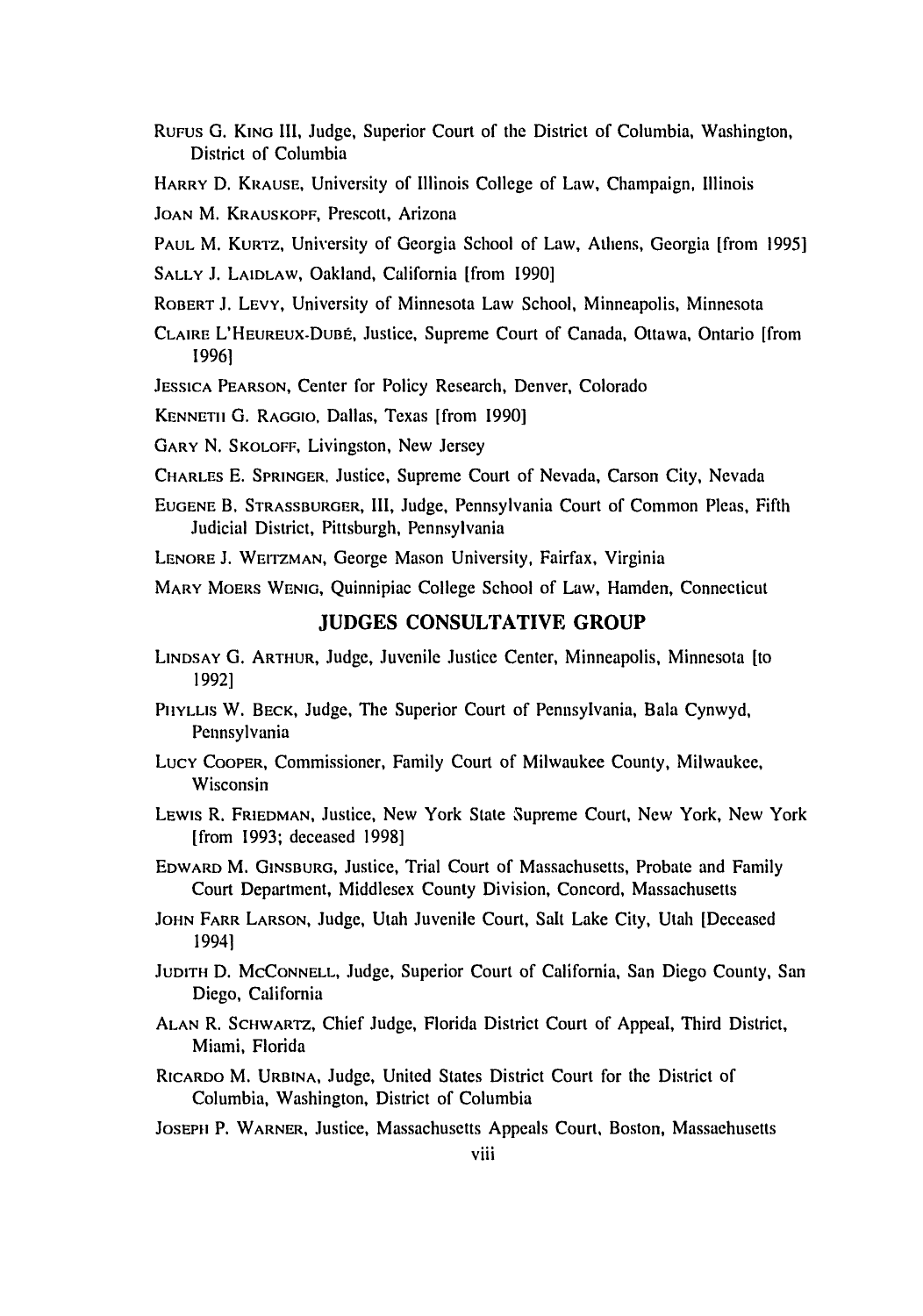# **EX OFFICIOt**

ROSWELL B. PERKINS, New York, New York

Chair *of the Council, The American Law Institute*

CHARLES **ALAN** WRIGHT, Austin, Texas

*President, The American Law Institute*

**LANCE LIEBMAN,** New York, New York

Director, The *American Law Institute*

the As of May 16, 2000.<br> **\*** President Wright died in July of 2000 and was succeeded by Michael Traynor.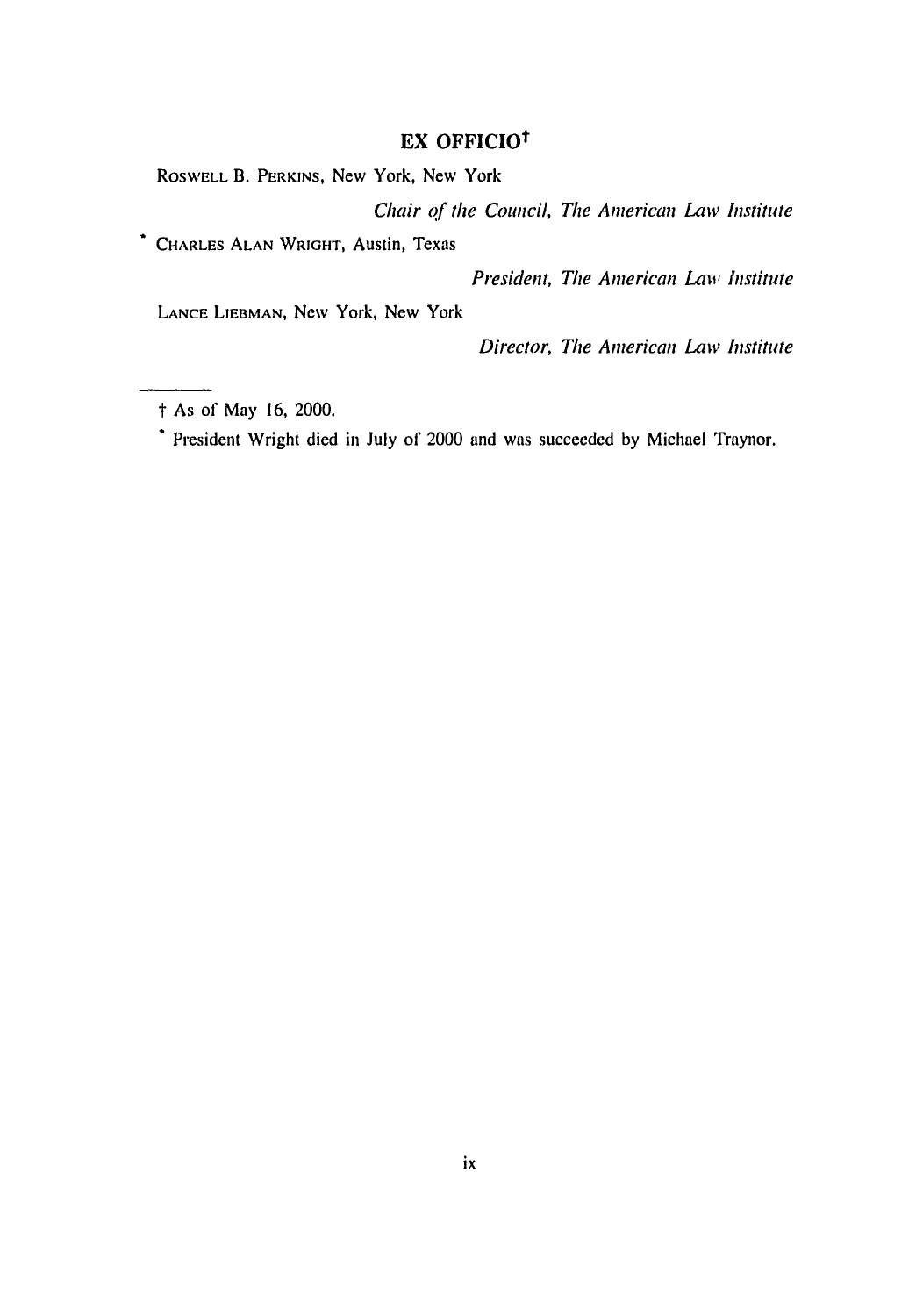# **MEMBERS CONSULTATIVE GROUP** (as of March **28,** 2000)

BRENDA M. **ABRAMS,** Miami, Florida IRA ABRAMS, Miami, Florida **JACQUELINE ALLEE.** Coral Gables, Florida ELEANOR B. ALTER, New York, New York ERIC **G.** ANDERSEN, Iowa City, Iowa RICHARD T. ANDRIAS, New York Supreme Court, Appellate Division, First Judicial Department, New York, New York JUDITH AREEN, Washington, D.C. LUTHER J. AVERY, San Francisco, California JON M. BARNWELL, Mississippi Chancery Court, Greenwood, Mississippi EDWARD J. BARSHIAK, Boston, Massachusetts ANGELA B. BARTELL, Dane County Circuit Court, Madison, Wisconsin DOROTHY TOTH BEASLEY, Atlanta, Georgia DEBORAH ELLEN BEHR, Juneau, Alaska DEBORAIH HODGES BELL, University, Mississippi ANNE K. BINGAMAN, Washington, D.C. BRIAN BiX, Hamden, Connecticut CHRISTOPHER L. BLAKESLEY, Baton Rouge, Louisiana DAVID M. BORDEN, Connecticut Supreme Court, Hartford, Connecticut MARGARET F. BRINIG, Iowa City, Iowa ELENA **A.** CAPPELLA, Philadelphia, Pennsylvania ANSEL B. CHAPLIN, Boston, Massachusetts

DENISE D. COLLIERS, Philadelphia, Pennsylvania HARRY CLAYTON COOK. JR., Washington, D.C. MARY COOMBS. Miami, Florida LADoRIS H. CORDELL, Superior Court of California, San Jose, California JAMES J. CROMWELL, Rockville, Maryland KAREN CZAPANSKIY, Baltimore, Maryland JACK DAVIES, Minnesota Court of Appeals, St. Paul, Minnesota PEGGY COOPER DAVIS, New York, New York ANTHONY M. DILEO, New Orleans, Louisiana VINCENT **E.** DOYLE, New York Supreme Court, Buffalo, New York FRANK EDWARD EMORY, JR., Charlotte, North Carolina HENRY L. FEUERZEIG, St. Thomas, U.S. Virgin Islands RAYMOND L. FINCH, District Court of the Virgin Islands, St. Croix, U.S. Virgin Islands PETER FLYNN, Illinois Circuit Court of Cook County, Chicago, Illinois H. JAY FOLBERG, San Francisco, California BRIAN DEREK FORROW, Greenwich, Connecticut ROBERT L. FREEDMAN, Philadelphia, Pennsylvania MELVYN B. FRUMKES, Miami, Florida MARSHA GARRISON, Brooklyn, New York JEROME A. GEIS, St. Paul, Minnesota NATHANIEL E. GOZANSKY, Atlanta, Georgia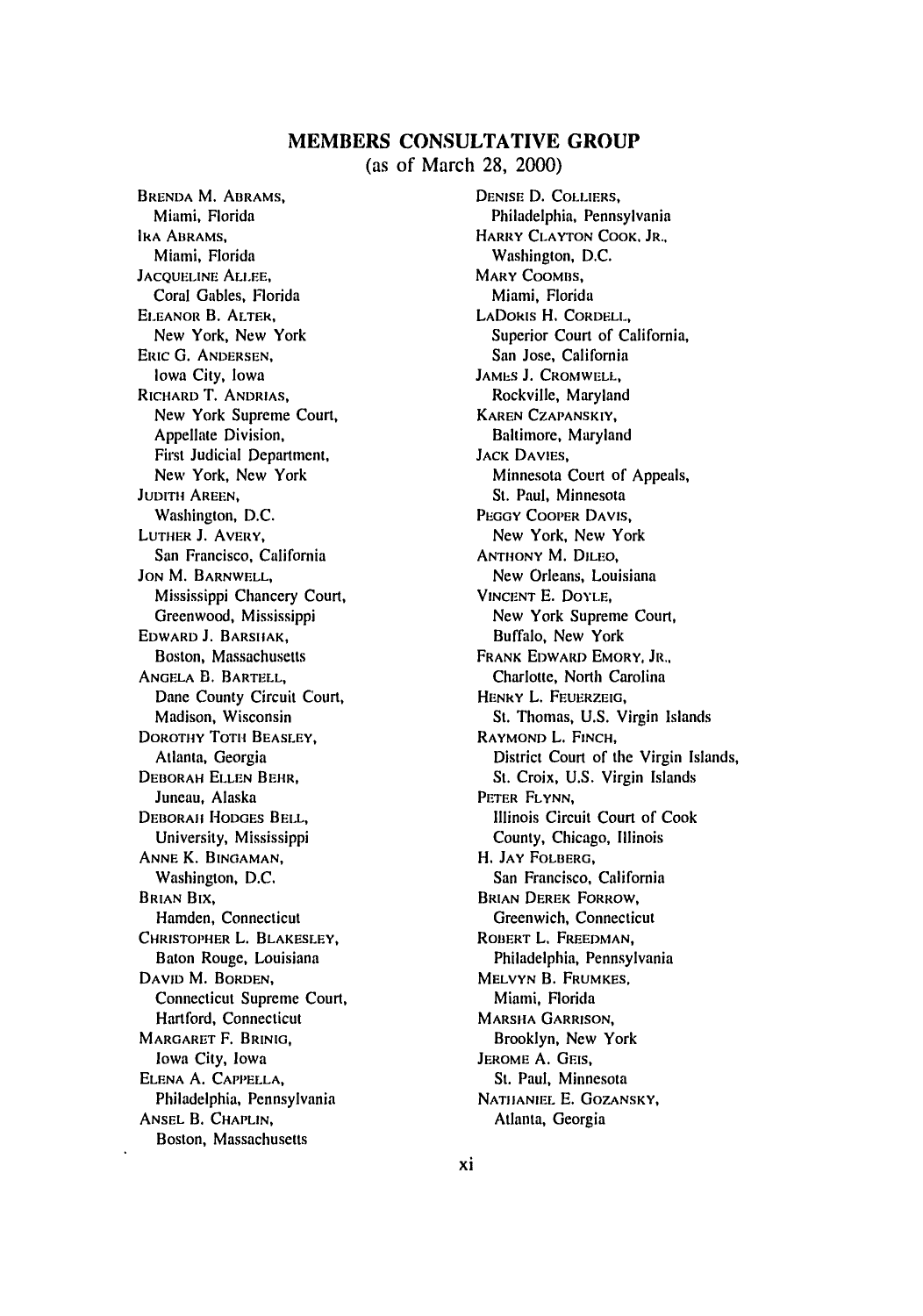SAMUEL B. GRONER, Washington, D.C. **DAVID** W. GRUNING, New Orleans, Louisiana SUSAN MARIE HALLIDAY, Fairfax, Virginia LESLIE JOAN HARRIS, Eugene, Oregon HARRIS L HARTZ, Albuquerque, New Mexico CANDACE **J.** HEISLER, San Francisco, California ARNETTE R. HUBBARD, Illinois Circuit Court of Cook County, Chicago, Illinois EDWIN E. HUDDLESON, **111,** Washington, D.C. DENISE R. JOHNSON, Vermont Supreme Court, Montpelier, Vermont LEWIS KAPNER, West Palm Beach, Florida GLADYS KESSLER, United States District Court for the District of Columbia, Washington, D.C. JOAN F. KESSLER, Milwaukee, Wisconsin MICHAEL PATRICK KING, New Jersey Superior Court, Westmont, New Jersey PATRICIA ANN KING, Washington, D.C. KENNETII F. KIRWIN, St. Paul, Minnesota **JOSEPH** P. KLOCK. JR., Miami, Florida REBECCA LOVE KOURLIS, Colorado Supreme Court, Denver, Colorado MEYER KRAMER, Brooklyn, New York SEYMOUR KURLAND, Philadelphia, Pennsylvania SYBIL H. LANDAU, New York, New York CHARLES L. **LEVIN,** Michigan Supreme Court, Detroit, Michigan **GEORGE** W. LIEBMANN. Baltimore, Maryland

MARILYN H. LOFTUS, Morristown, New Jersey KATHRYN V. LORIO, New Orleans, Louisiana EDMUND V. LUDWIG, United States District Court for the Eastern District of Pennsylvania, Philadelphia, Pennsylvania W. CULLEN MACDONALD, New York, New York RAYMOND B. MARCIN, Washington, D.C. JOHN ANDREW MARTIN, Dallas, Texas ALBERT J. MATRICCIANI. JR., Circuit Court for Baltimore City, Baltimore, Maryland JAMES A. MEDFORD, Greensboro, North Carolina PETER **J.** MESSITrE, United States District Court for the District of Maryland, Greenbelt, Maryland WILLIAM B. MILLER. JR., Middlebury, Vermont PAMELA B. MINZNER, New Mexico Supreme Court, Santa Fe, New Mexico ROBERT HARRIS MNOOKIN, Cambridge, Massachusetts THOMAS C. MONTOYA, Albuquerque, New Mexico FRED F. MURRAY, Washington, D.C. J. TIOMAS OLDIIAM, Houston, Texas **MARIAN P. OPALA,** Supreme Court of Oklahoma, Oklahoma City, Oklahoma, LARRY **I.** PALMER, Ithaca, New York CIIARLES H. PELTON, Iowa District Court, Clinton, Iowa BRUCE PETERSON, Tulsa, Oklahoma SARAII H. **RAMSEY.** Syracuse, New York GERALD **S.** REAMEY, San Antonio, Texas